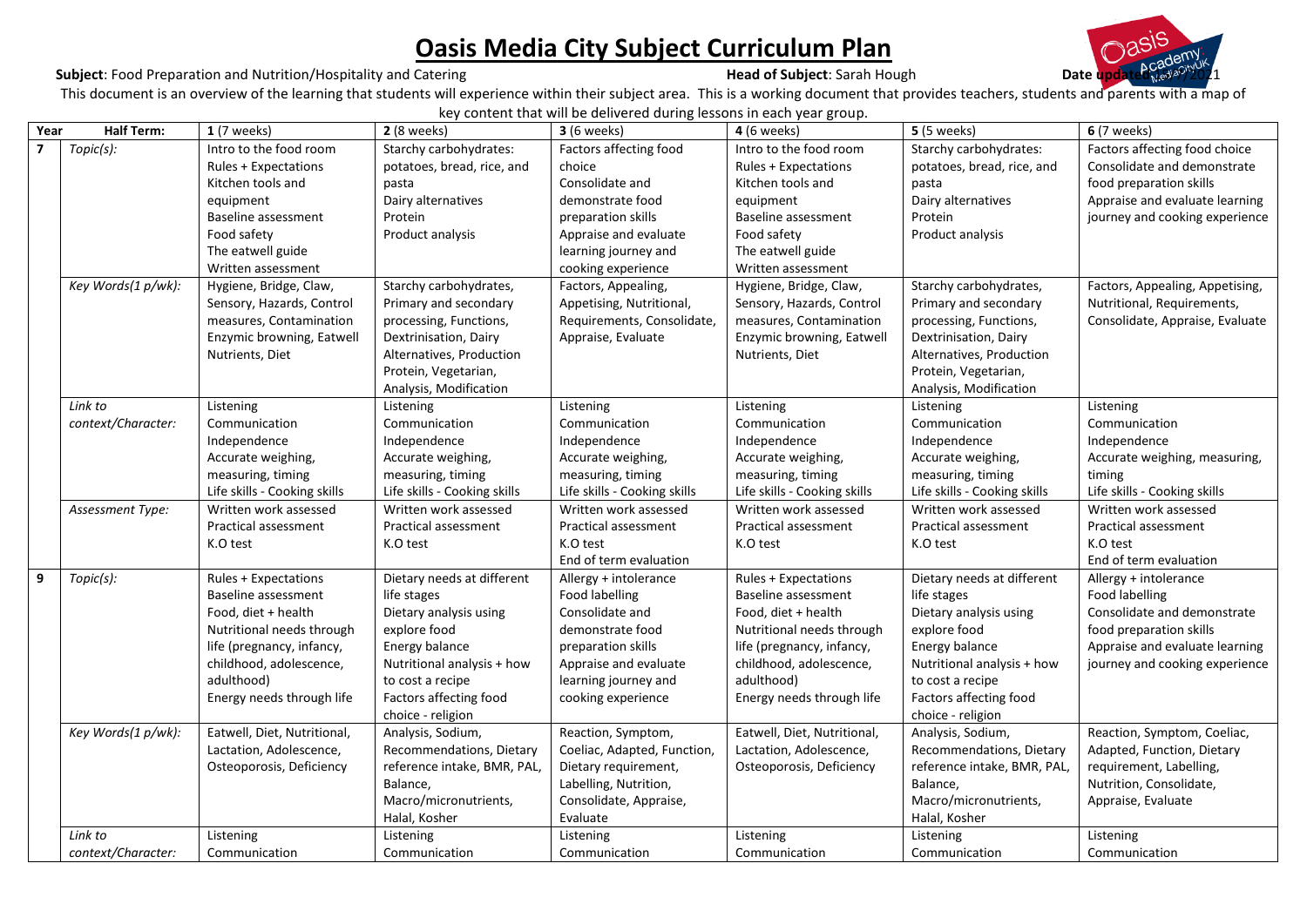$\bigcap_{\alpha}S^{15}$ 

| 10 | Assessment Type:<br>Topic(s): | Independence<br>Accurate weighing,<br>measuring, timing<br>Life skills - Cooking skills<br>Written work assessed<br>Practical assessment<br>K.O test<br>Unit 1:<br>LO1: Understand the<br>environment in which<br>hospitality and catering<br>providers operate<br>AC1.1 describe the<br>structure of the<br>hospitality and<br>catering industry<br>AC1.2 analyse job<br>requirements within<br>the hospitality and<br>catering industry<br>AC1.3 describe<br>$\bullet$<br>working conditions of<br>different job roles<br>across the hospitality<br>and catering industry<br>AC1.4 explain factors<br>$\bullet$<br>affecting the success | Independence<br>Accurate weighing,<br>measuring, timing<br>Life skills - Cooking skills<br>Written work assessed<br>Practical assessment<br>K.O test<br><b>UNIT 1:</b><br><b>LO2 Understand how</b><br>hospitality and catering<br>provisions operate<br>AC2.1 describe the<br>operation of the<br>kitchen<br>AC2.2 describe the<br>$\bullet$<br>operation of front of<br>house<br>AC2.3 explain how<br>$\bullet$<br>hospitality and<br>catering provision<br>meet customer<br>requirements | Independence<br>Accurate weighing,<br>measuring, timing<br>Life skills - Cooking skills<br>Written work assessed<br>Practical assessment<br>K.O test End of term test +<br>write up<br>Unit 1:<br><b>LO3 Understand how</b><br>hospitality and catering<br>provision meets health and<br>safety requirements<br>AC3.1 describe<br>$\bullet$<br>personal safety<br>responsibilities in the<br>workplace<br>AC3.2 identify risks to<br>$\bullet$<br>personal safety in<br>hospitality and<br>catering<br>AC3.3 recommend<br>$\bullet$<br>personal safety control<br>measures for<br>hospitality and<br>catering provision | Independence<br>Accurate weighing,<br>measuring, timing<br>Life skills - Cooking skills<br>Written work assessed<br>Practical assessment<br>K.O test<br>UNIT 1:<br>LO4 Know how food can<br>cause ill health<br>AC4.1 describe food<br>$\bullet$<br>related causes of ill<br>health<br>AC4.2 describe the<br>$\bullet$<br>role and<br>responsibilities of the<br><b>Environmental Health</b><br>Officer (EHO)<br>AC4.3 describe food<br>$\bullet$<br>safety legislation<br>AC4.4 describe<br>$\bullet$<br>common types of food<br>poisoning<br>AC4.5 describe the<br>symptoms of food<br>induced ill health | Independence<br>Accurate weighing,<br>measuring, timing<br>Life skills - Cooking skills<br>Written work assessed<br>Practical assessment<br>K.O test<br>Unit 1:<br>LO5 Be able to propose a<br>hospitality and catering<br>provision to meet specific<br>requirements<br>AC5.1 review options for<br>hospitality and catering<br>provision<br>$\bullet$<br>provision tables<br>AC5.2 recommend options<br>for hospitality provision<br>practice scenarios<br>Mock Unit 1 exam | Academuk<br>Indep<br>Accurate weighing, measuring,<br>timing<br>Life skills - Cooking skills<br>Written work assessed<br>Practical assessment<br>K.O test End of term test +<br>write up<br>Unit 2: Mock CAT: Theory<br>Introduction to the brief<br>AC 1.1 Describe function<br>of nutrients in the human<br>body<br>AC 1.2 Compare<br>nutritional needs of<br>specific groups<br>AC 1.3 Explain<br>characteristics of<br>unsatisfactory nutritional<br>intake<br>AC 1.4 Explain how<br>cooking methods impact<br>on nutritional value |
|----|-------------------------------|--------------------------------------------------------------------------------------------------------------------------------------------------------------------------------------------------------------------------------------------------------------------------------------------------------------------------------------------------------------------------------------------------------------------------------------------------------------------------------------------------------------------------------------------------------------------------------------------------------------------------------------------|---------------------------------------------------------------------------------------------------------------------------------------------------------------------------------------------------------------------------------------------------------------------------------------------------------------------------------------------------------------------------------------------------------------------------------------------------------------------------------------------|-------------------------------------------------------------------------------------------------------------------------------------------------------------------------------------------------------------------------------------------------------------------------------------------------------------------------------------------------------------------------------------------------------------------------------------------------------------------------------------------------------------------------------------------------------------------------------------------------------------------------|-------------------------------------------------------------------------------------------------------------------------------------------------------------------------------------------------------------------------------------------------------------------------------------------------------------------------------------------------------------------------------------------------------------------------------------------------------------------------------------------------------------------------------------------------------------------------------------------------------------|-------------------------------------------------------------------------------------------------------------------------------------------------------------------------------------------------------------------------------------------------------------------------------------------------------------------------------------------------------------------------------------------------------------------------------------------------------------------------------|-----------------------------------------------------------------------------------------------------------------------------------------------------------------------------------------------------------------------------------------------------------------------------------------------------------------------------------------------------------------------------------------------------------------------------------------------------------------------------------------------------------------------------------------|
|    | Key Words(1 p/wk):            | catering providers<br>Residential, establishment,<br>commercial, reputation,<br>Michelin, profit, service,<br>guerdion, venue, standards,<br>ratings, roles,<br>responsibilities, le<br>sommelier, chef de partie,<br>sous chef, suppliers,<br>legislation, contract,<br>economy, SWOT                                                                                                                                                                                                                                                                                                                                                     | Operation, workflow,<br>hygienic, perishable, stock<br>rotation, discrimination,<br>diligence, legislation,<br>personnel, chef de cuisine,<br>sous chef, chef de partie,<br>commis chef, safety,<br>equipment, EPOS, leisure,<br>discrimination, consumer,<br>equality                                                                                                                                                                                                                      | Safety, responsibility,<br>RIDDOR, COSHH, PPER,<br>MHR, HASAWA, HSE,<br>security, prohibition, risk,<br>hazard, handling                                                                                                                                                                                                                                                                                                                                                                                                                                                                                                | Bacteria, food poisoning,<br>contamination, poisonous,<br>allergies, intolerance,<br>coeliac, gluten, yeast,<br>safety, anaphylaxis,<br>diligence, symptoms,<br>environmental, legislation,<br>labelling                                                                                                                                                                                                                                                                                                                                                                                                    | Scenario, proposal,<br>requirements, provision,<br>customer, operation,<br>financial, business, trends,<br>documentation, cater,<br>evidence, data, demand,<br>competitors, diet,<br>promotion.                                                                                                                                                                                                                                                                               | As before                                                                                                                                                                                                                                                                                                                                                                                                                                                                                                                               |
|    | Link to<br>context/Character: | Listening<br>Communication<br>Independence<br>Accurate weighing,<br>measuring, timing<br>Life skills - Cooking skills                                                                                                                                                                                                                                                                                                                                                                                                                                                                                                                      | Listening<br>Communication<br>Independence<br>Accurate weighing,<br>measuring, timing<br>Life skills - Cooking skills                                                                                                                                                                                                                                                                                                                                                                       | Listening<br>Communication<br>Independence<br>Accurate weighing,<br>measuring, timing<br>Life skills - Cooking skills                                                                                                                                                                                                                                                                                                                                                                                                                                                                                                   | Listening<br>Communication<br>Independence<br>Accurate weighing,<br>measuring, timing<br>Life skills - Cooking skills                                                                                                                                                                                                                                                                                                                                                                                                                                                                                       | Listening<br>Communication<br>Independence<br>Accurate weighing,<br>measuring, timing<br>Life skills - Cooking skills                                                                                                                                                                                                                                                                                                                                                         | Listening<br>Communication<br>Independence<br>Accurate weighing, measuring,<br>timing<br>Life skills - Cooking skills                                                                                                                                                                                                                                                                                                                                                                                                                   |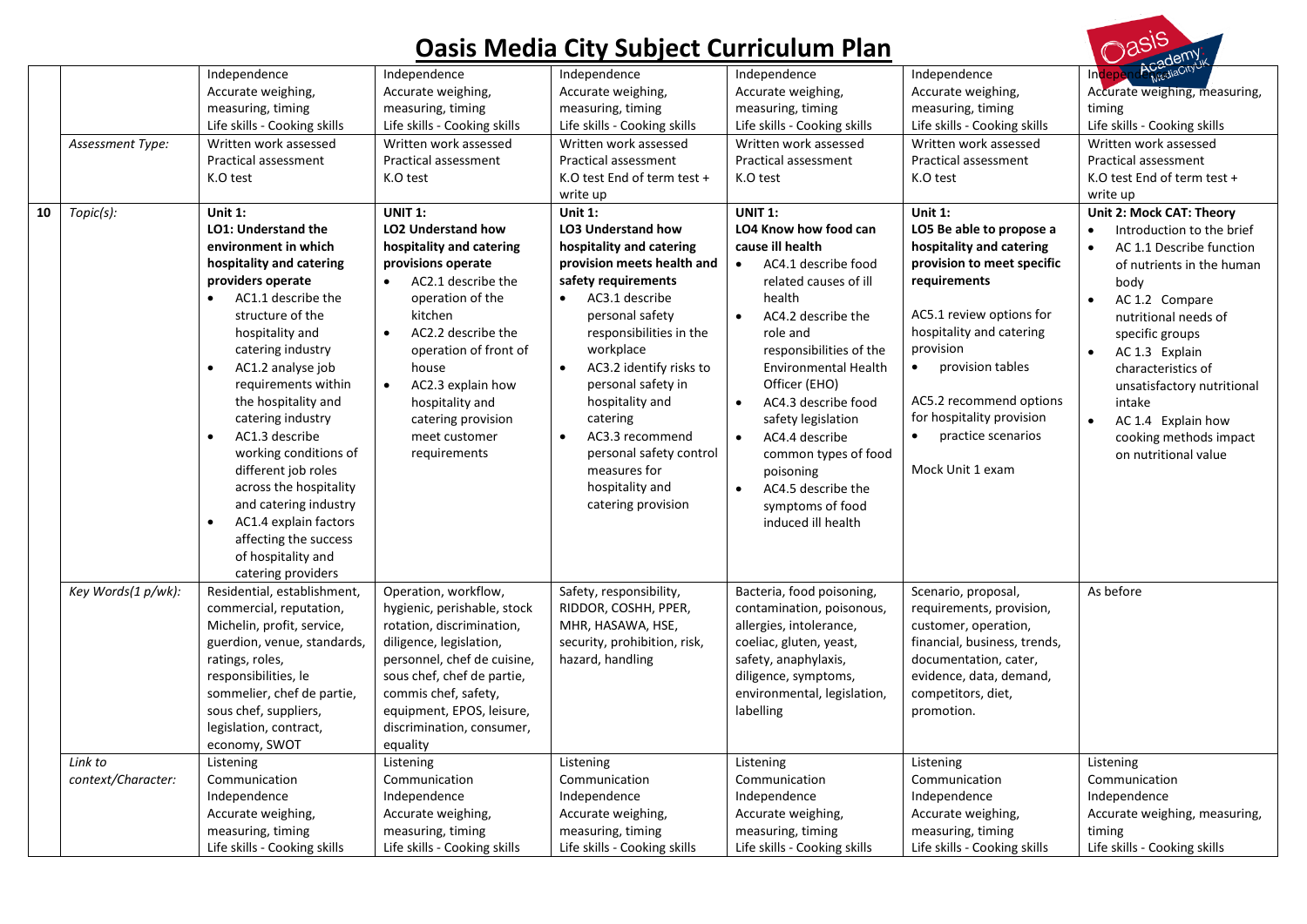| <b>Oasis Media City Subject Curriculum Plan</b> |                                            |                                                                                                                                                                                                                                                                                                                                                                                                                                                                                                                                                                                                                                                                                                                                                                                                                                                                               |                                                                                                                                                                                                                                                                                                                                                                                                                                                                                                                                                                                                                                                                                                                           |                                                                                                                                                                                                                                                                                                                                                                                                                                                                                                                                                                                                                                                                                                                                                                              |                                                                                                                                                                                                                                                                                                                                                                                                                                                                                                                                                                                                                                                                                                                                               |                                                                                                                                                      | Dasis                                                                                                                                                                   |  |
|-------------------------------------------------|--------------------------------------------|-------------------------------------------------------------------------------------------------------------------------------------------------------------------------------------------------------------------------------------------------------------------------------------------------------------------------------------------------------------------------------------------------------------------------------------------------------------------------------------------------------------------------------------------------------------------------------------------------------------------------------------------------------------------------------------------------------------------------------------------------------------------------------------------------------------------------------------------------------------------------------|---------------------------------------------------------------------------------------------------------------------------------------------------------------------------------------------------------------------------------------------------------------------------------------------------------------------------------------------------------------------------------------------------------------------------------------------------------------------------------------------------------------------------------------------------------------------------------------------------------------------------------------------------------------------------------------------------------------------------|------------------------------------------------------------------------------------------------------------------------------------------------------------------------------------------------------------------------------------------------------------------------------------------------------------------------------------------------------------------------------------------------------------------------------------------------------------------------------------------------------------------------------------------------------------------------------------------------------------------------------------------------------------------------------------------------------------------------------------------------------------------------------|-----------------------------------------------------------------------------------------------------------------------------------------------------------------------------------------------------------------------------------------------------------------------------------------------------------------------------------------------------------------------------------------------------------------------------------------------------------------------------------------------------------------------------------------------------------------------------------------------------------------------------------------------------------------------------------------------------------------------------------------------|------------------------------------------------------------------------------------------------------------------------------------------------------|-------------------------------------------------------------------------------------------------------------------------------------------------------------------------|--|
|                                                 | Assessment Type:                           | Written work assessed<br>Test relating to theory work<br>covered. Practical<br>assessment                                                                                                                                                                                                                                                                                                                                                                                                                                                                                                                                                                                                                                                                                                                                                                                     | Written work assessed<br>Test relating to all theory<br>work so far. Practical<br>assessment                                                                                                                                                                                                                                                                                                                                                                                                                                                                                                                                                                                                                              | Written work assessed<br>Test relating to all theory<br>work so far. Practical<br>assessment                                                                                                                                                                                                                                                                                                                                                                                                                                                                                                                                                                                                                                                                                 | Written work assessed<br>Test relating to all theory<br>work so far. Practical<br>assessment                                                                                                                                                                                                                                                                                                                                                                                                                                                                                                                                                                                                                                                  | Written work assessed<br>Test relating to all theory<br>work so far. Practical<br>assessment                                                         | Written Womediscipy<br>Test relating to all theory work<br>so far. Practical assessment<br>Mini project assessment<br>End of year test                                  |  |
| 11                                              | Topic(s): Analysis of<br>the design brief. | Introduction of Unit 2<br><b>Hospitality and Catering in</b><br><b>Action</b><br>Preparatory work for CAT<br>LO1 - Understand the<br>importance of nutrition<br>when planning menus<br>AC1.1 Describe<br>$\bullet$<br>functions of nutrients<br>in the human body<br>$\bullet$<br>AC1.2 Compare<br>nutritional needs of<br>specific groups<br>AC1.3 Explain<br>$\bullet$<br>characteristics of<br>unsatisfactory<br>nutritional intake<br>$\bullet$<br>AC1.4 Explain how<br>cooking methods<br>impact on nutritional<br>value<br>LO2 Understand menu<br>planning<br>AC2.1 Explain factors<br>to consider when<br>proposing dishes for<br>menus<br>AC2.2 Explain how<br>$\bullet$<br>dishes on a menu<br>address environmental<br>issues<br>AC2.3 explain how<br>$\bullet$<br>menu dishes meet<br>customer needs<br>AC2.4 plan production<br>$\bullet$<br>of dishes for a menu | CAT MOCK (if time allows)<br>*dependant on spec<br>alterations announced due<br>to covid and exam release<br>date for first attempt<br>Unit 1: The Hospitality and<br><b>Catering Industry</b><br>Recap of unit 1 content and<br>cover outstanding AO work<br>from previous year<br>AO1 THE ENVIRONMENT IN<br>WHICH HOSPITALITY AND<br><b>CATERING OPERATES</b><br>AO2 UNDERSTAND HOW<br><b>HOSPITALITY AND</b><br><b>CATERING PROVISIONS</b><br><b>OPERATE</b><br>A03 Understand how<br>hospitality and catering<br>provision meets health and<br>safety requirements<br>AO4 Know how food can<br>cause ill Health<br>AO5 Be able to propose a<br>hospitality and catering<br>provision to meet specific<br>requirements | General revision on all LO<br>areas in Unit 1: The<br><b>Hospitality and Catering</b><br><b>Industry</b><br>How to extend longer<br>answer questions<br>Written exam<br>Unit 2 Hospitality and<br><b>Catering in Action</b><br>Review and prepare notes<br>for NEA.<br>Controlled assessment task<br>Brief analysis<br>Begin write up<br>Practical exam practice<br><b>Practical examinations</b><br>LO3 Be able to cook dishes<br>$\bullet$<br>AC3.1 Use techniques<br>in preparation of<br>commodities<br>$\bullet$<br>AC3.2 Assure quality of<br>commodities to be<br>used in food<br>preparation<br>AC3.3 Use techniques<br>in cooking of<br>commodities<br>AC3.4 Complete dishes<br>$\bullet$<br>using presentation<br>techniques<br>AC3.5 Use food safety<br>practices | Unit 2 - Hospitality and<br><b>Catering in Action</b><br>Finish off any outstanding<br>work and tweaking time<br>plan.<br>Practical exam practice<br><b>Practical examinations</b><br>LO3 Be able to cook dishes<br>AC3.1 Use techniques<br>$\bullet$<br>in preparation of<br>commodities<br>$\bullet$<br>AC3.2 Assure quality of<br>commodities to be<br>used in food<br>preparation<br>$\bullet$<br>AC3.3 Use techniques<br>in cooking of<br>commodities<br>$\bullet$<br>AC3.4 Complete dishes<br>using presentation<br>techniques<br>$\bullet$<br>AC3.5 Use food safety<br>practices<br>Completion/uplevelling of<br>outstanding work and<br>paperwork for<br>NEA/Controlled<br>Assessment<br>Final hand in date: Friday<br>1st April 2022 | <b>Revision for Summer series</b><br>of exams<br>Unit 1: The Hospitality and<br><b>Catering Industry</b><br>How to extend longer<br>answer questions | General revision on all LO areas<br>in Unit 1: The Hospitality and<br><b>Catering Industry</b><br>How to extend longer answer<br>questions<br>Resit of the written exam |  |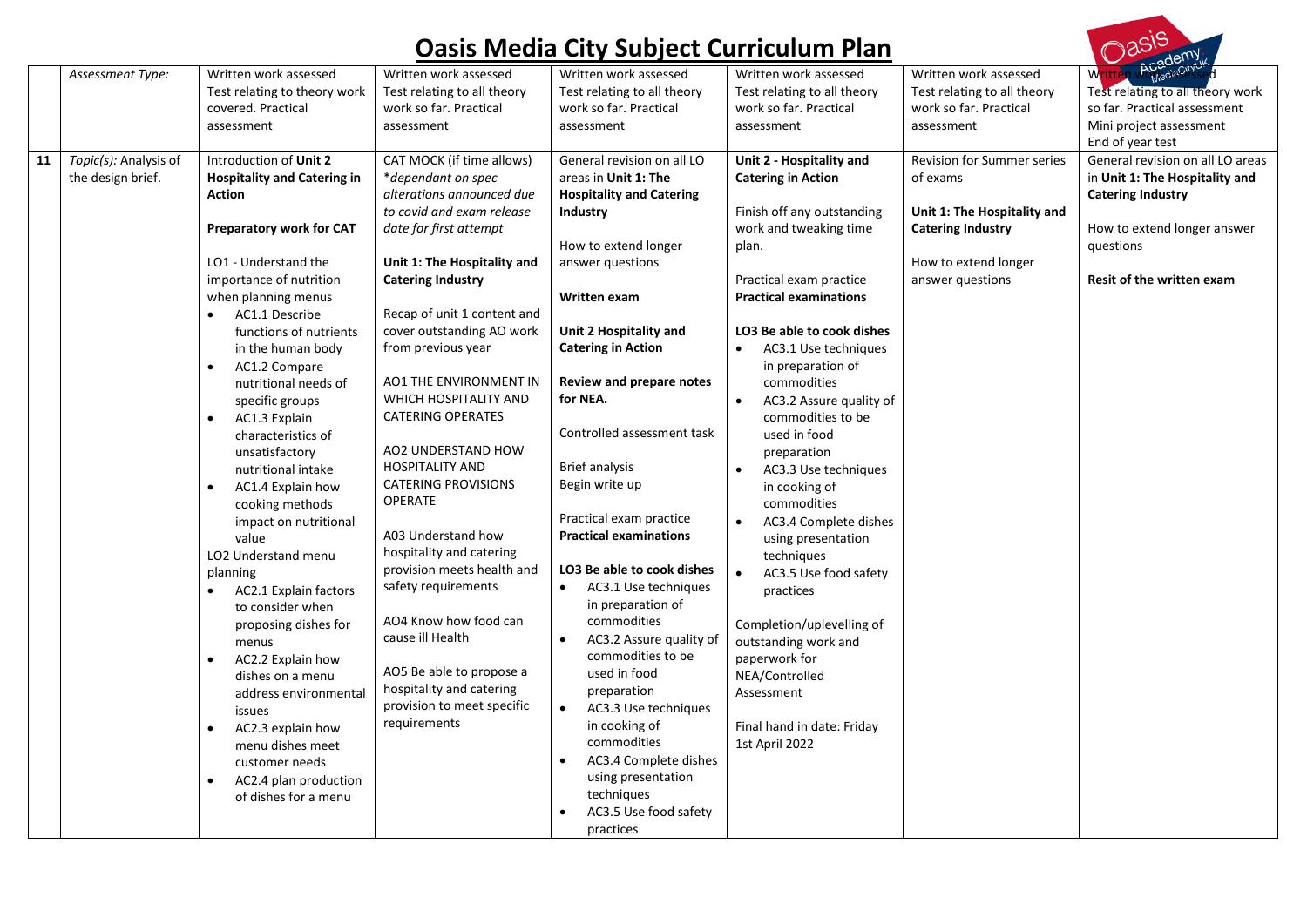

| Key Words(1 p/wk):            | Nutrition, Protein, Fat,<br>Carbohydrate, Vitamins,<br>Minerals, Wate, Dietary<br>fibre (NSP), excess,<br>deficiency, Childhood,<br>Adulthood, vegetarian,<br>vegan, allergies,<br>intolerances, Diabetes,<br>Lactose, Coeliac, food<br>allergies, Boiling, Steaming,<br>Baking, Grilling, Stir-fry,<br>Roasting, Poaching,<br>Seasonality, commodities,<br>seasonal, provisions, client,<br>imported, food miles,<br>environment, quality,<br>occasion, Table D'Hotes, A<br>La Carte, Conservation,<br>Reduce, reuse, recycle,<br>Sustainability,<br>Conservation, Reduce,<br>reuse, recycle,<br>Sustainability, Nutritional,<br>Organoleptic, premium,<br>Sequencing, Mise en place,<br>Discuss, Appearance, taste,<br>texture and aroma,<br>Garnishing, plating, Portion<br>control, Weighing and<br>measuring, Chopping,<br>Shaping, Peeling, Whisking,<br>Melting, Rub-in, Sieving,<br>Segmenting, Slicing,<br>Hydrating, Blending | Residential, establishment,<br>commercial, reputation,<br>Michelin, profit, service,<br>guerdion, venue, standards,<br>ratings, roles,<br>responsibilities, le<br>sommelier, chef de partie,<br>sous chef, suppliers,<br>legislation, contract,<br>economy, SWOT,<br>Operation, workflow,<br>hygienic, perishable, stock<br>rotation, discrimination,<br>diligence, legislation,<br>personnel, chef de cuisine,<br>sous chef, chef de partie,<br>commis chef, safety,<br>equipment, EPOS, leisure,<br>discrimination, consumer,<br>equality, responsibility,<br>RIDDOR, COSHH, PPER,<br>MHR, HASAWA, HSE,<br>security, prohibition, risk,<br>hazard, handling, Bacteria,<br>food poisoning,<br>contamination, poisonous,<br>allergies, intolerance,<br>coeliac, gluten, yeast,<br>safety, anaphylaxis,<br>diligence, symptoms,<br>environmental, legislation,<br>labelling Scenario,<br>proposal, requirements,<br>provision, customer,<br>operation, financial,<br>business, trends,<br>documentation, cater, | See ht2 for unit 1 keywords<br>See ht1 for unit 2 keywords       | See ht1 for unit 2 keywords                                      | profit, service, guerdion, venue, standards, ratings, roles,<br>responsibilities, le sommelier, chef de partie, sous chef,<br>labelling Scenario, proposal, requirements, provision,<br>customer, operation, financial, business, trends,<br>diet, promotion. | Residential, establishment, commercial, repearable Michelin,<br>suppliers, legislation, contract, economy, SWOT, Operation,<br>workflow, hygienic, perishable, stock rotation, discrimination,<br>diligence, legislation, personnel, chef de cuisine, sous chef,<br>chef de partie, commis chef, safety, equipment, EPOS, leisure,<br>discrimination, consumer, equality, responsibility, RIDDOR,<br>COSHH, PPER, MHR, HASAWA, HSE, security, prohibition, risk,<br>hazard, handling, Bacteria, food poisoning, contamination,<br>poisonous, allergies, intolerance, coeliac, gluten, yeast, safety,<br>anaphylaxis, diligence, symptoms, environmental, legislation,<br>documentation, cater, evidence, data, demand, competitors, |
|-------------------------------|-----------------------------------------------------------------------------------------------------------------------------------------------------------------------------------------------------------------------------------------------------------------------------------------------------------------------------------------------------------------------------------------------------------------------------------------------------------------------------------------------------------------------------------------------------------------------------------------------------------------------------------------------------------------------------------------------------------------------------------------------------------------------------------------------------------------------------------------------------------------------------------------------------------------------------------------|----------------------------------------------------------------------------------------------------------------------------------------------------------------------------------------------------------------------------------------------------------------------------------------------------------------------------------------------------------------------------------------------------------------------------------------------------------------------------------------------------------------------------------------------------------------------------------------------------------------------------------------------------------------------------------------------------------------------------------------------------------------------------------------------------------------------------------------------------------------------------------------------------------------------------------------------------------------------------------------------------------------|------------------------------------------------------------------|------------------------------------------------------------------|---------------------------------------------------------------------------------------------------------------------------------------------------------------------------------------------------------------------------------------------------------------|-------------------------------------------------------------------------------------------------------------------------------------------------------------------------------------------------------------------------------------------------------------------------------------------------------------------------------------------------------------------------------------------------------------------------------------------------------------------------------------------------------------------------------------------------------------------------------------------------------------------------------------------------------------------------------------------------------------------------------------|
| Link to<br>context/Character: | Listening<br>Communication<br>Independence<br>Accurate weighing,                                                                                                                                                                                                                                                                                                                                                                                                                                                                                                                                                                                                                                                                                                                                                                                                                                                                        | evidence, data, demand,<br>competitors, diet,<br>promotion.<br>Listening<br>Communication<br>Independence<br>Accurate weighing,                                                                                                                                                                                                                                                                                                                                                                                                                                                                                                                                                                                                                                                                                                                                                                                                                                                                                | Listening<br>Communication<br>Independence<br>Accurate weighing, | Listening<br>Communication<br>Independence<br>Accurate weighing, | Listening<br>Communication<br>Independence<br>Accurate weighing,                                                                                                                                                                                              | Listening<br>Communication<br>Independence<br>Accurate weighing, measuring,                                                                                                                                                                                                                                                                                                                                                                                                                                                                                                                                                                                                                                                         |
|                               | measuring, timing<br>Life skills - Cooking skills                                                                                                                                                                                                                                                                                                                                                                                                                                                                                                                                                                                                                                                                                                                                                                                                                                                                                       | measuring, timing<br>Life skills - Cooking skills                                                                                                                                                                                                                                                                                                                                                                                                                                                                                                                                                                                                                                                                                                                                                                                                                                                                                                                                                              | measuring, timing<br>Life skills - Cooking skills                | measuring, timing<br>Life skills - Cooking skills                | measuring, timing<br>Life skills - Cooking skills                                                                                                                                                                                                             | timing<br>Life skills - Cooking skills                                                                                                                                                                                                                                                                                                                                                                                                                                                                                                                                                                                                                                                                                              |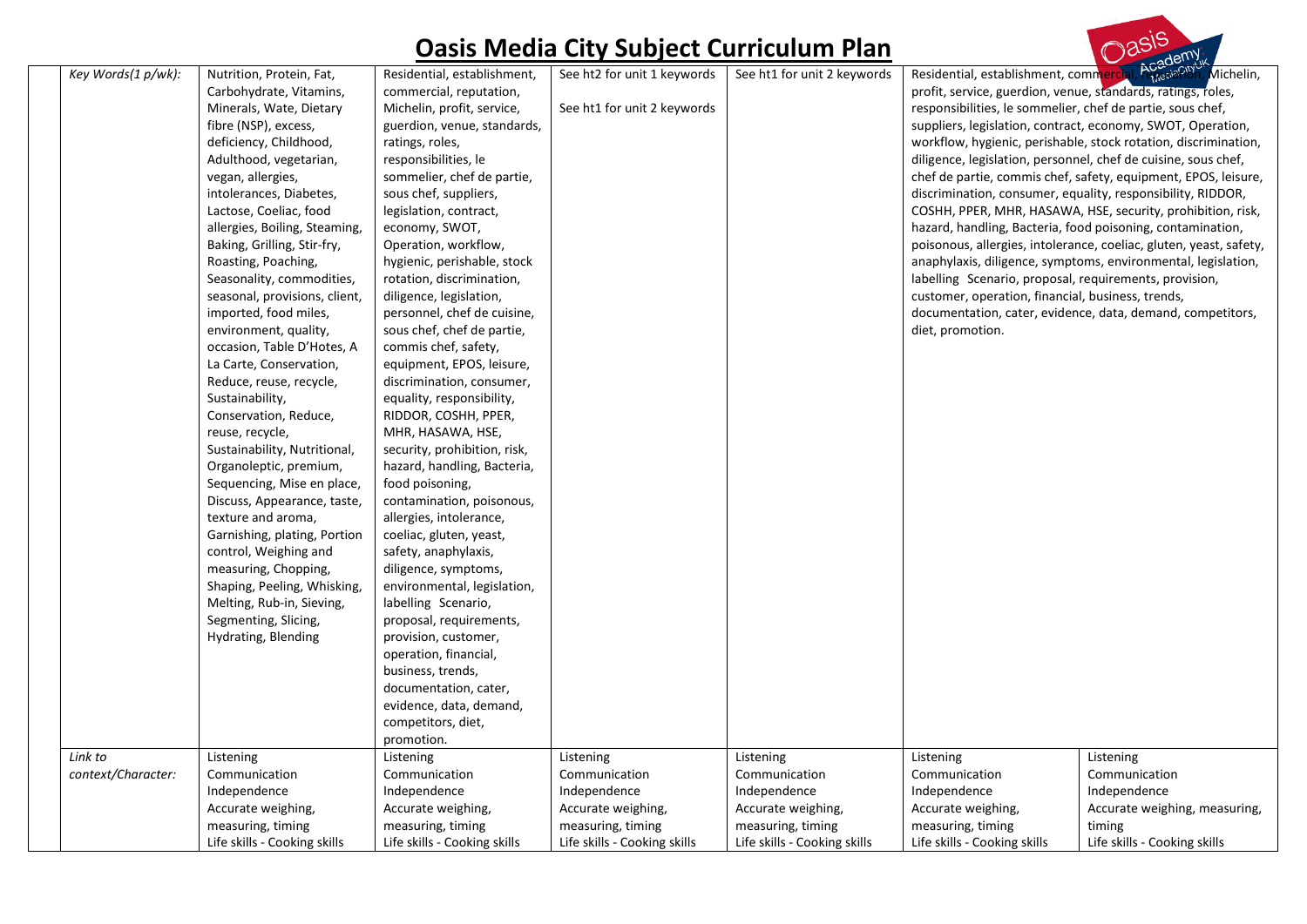|  | <b>Andellink</b> |                      |                      |                      |                           |                             |                                  |
|--|------------------|----------------------|----------------------|----------------------|---------------------------|-----------------------------|----------------------------------|
|  | Assessment Type: | Assessment:          | Assessment:          | Assessment:          | Assessment:               | Assessment:                 | <b>AUC</b><br><b>Asses</b>       |
|  |                  | Test relating to     | Test relating to     | Test relating to     | Test relating to          | Test relating to all theory | Test relating to all theory work |
|  |                  | understanding of NEA | understanding of NEA | understanding of NEA | understanding of NEA      | work so far. Written work   | so far. Written work assessed    |
|  |                  | work. Written work   | work. Written work   | work. Written work   | work. Written work        | assessed                    | <b>EXTERNAL EXAM</b>             |
|  |                  | assessed. Practical  | assessed. Practical  | assessed. Practical  | assessed                  |                             |                                  |
|  |                  | assessments          | assessments          | assessments          | <b>NEA PRACTICAL EXAM</b> |                             |                                  |

### **Key Questions:**

- 1. What is the overarching intent for your curriculum? to expand knowledge and understanding within specific practical activities, providing all students with the opportunity to learn how to cook, as well as make informed decisions about their diet and health. It aims to introduce learners to basic practical skills including the necessary organisation skills when preparing and cooking food and the implementation of safe and hygienic practices. The Hospitality and Catering specification thoroughly embeds careers. The qualification requires learners to develop sound practical food preparation skills which will be assessed in the NEAs and equip them with crucial skills needed in life. Students are required to plan, prepare and cook dishes to meet specific requirement. The Hospitality and Catering has been designed to support students who want to learn about this vocational sector and the potential it can offer them for their careers or further study
- 2. How does this curriculum build student's knowledge of the world around them both locally and nationally? The curriculum is open and enables students to learn various cooking skills, understand the jobs available within the food industry. The work promotes a growing awareness of social, moral, cultural and environmental issues. The dishes we produce in lesson are from different cultures and throughout they are encouraged to think about and gain an understanding of where food produce comes from (farm grown, processed, manufactured, reared). Considerations are taken of the wider world and how food locality, sustainability, food miles, and ecological footprint etc. has an impact. Students will gain the knowledge and understanding related to a range of hospitality and catering providers; how they operate and what they have to take into account to be successful. Embedded throughout is the opportunity to learn about issues related to nutrition and food safety and how they affect successful hospitality and catering operations. Students will also have the opportunity to develop some food preparation and cooking skills as well as transferable skills of problem-solving, organisation and time management, planning and communication
- 3. How is this curriculum designed to engage students and develop a passion for the subject? -using a combination of theory and practical lessons, with elements added where they have free choices when making recipes. This provides students with a rich food curriculum and embeds the knowledge and skills required to continue at GCSE level.
- 4. How does this curriculum cater for the needs of our students? covers various food types and cooking methods/skills to develop their knowledge and understanding. The lessons provided cover the following themes:
	- food preparation and cooking skills, such as knife skills, control of basic equipment (grater, peeler, kettle, can opener, sieve, whisk, etc.), control of oven, hob, grill, use of refrigeration, etc.
	- How to work safely.
	- Food hygiene (including how to wash up, dry and store equipment).
	- Key nutritional principles, including the eatwell plate, the importance of macronutrients (protein, fats, carbohydrates), micronutrients (vitamin and minerals), dietary fibre, water –all at a basic level.
	- An awareness of dietary needs, e.g. at different life stages, vegetarians, allergies and religious considerations, etc., and how dishes and meals can be planned to meet the needs of specific dietary groups.
	- Simple ingredient function and food science terms, such as aeration, foaming, coagulation, etc.